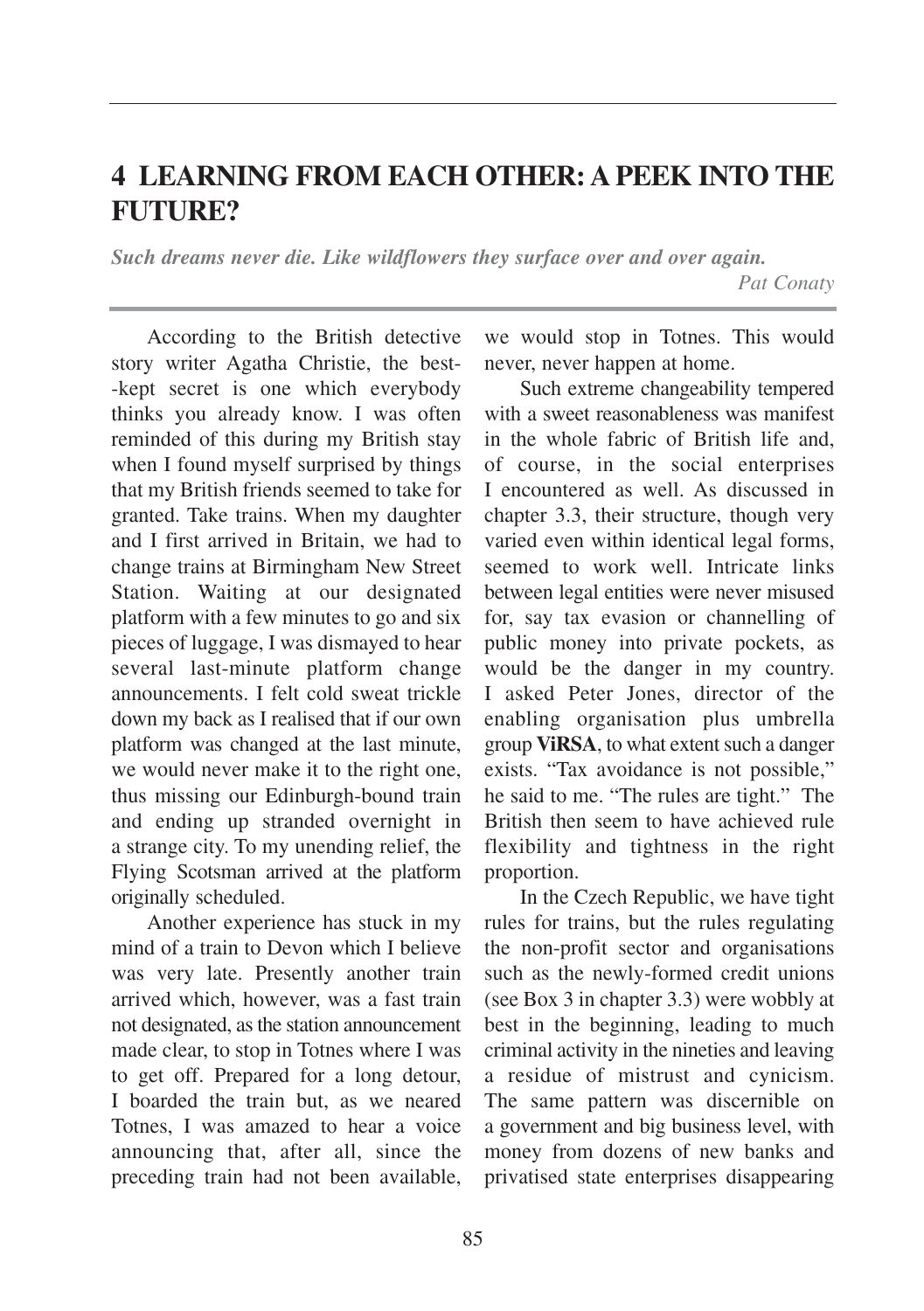into the pockets of white-collar criminals, the large majority of whom have never been brought to justice. According to an influential Czech weekly (Spurny 2004), corruption by big business goes on to this day even at central government levels, and the Czech Republic ratings by Transparency International are the lowest of all current and accession EU countries excepting Bulgaria.<sup>1</sup>

In my Czech interviews, an echo of this was apparent in the way one social enterprise acquired its start-up capital. "We stole it," was the cheerful reply, and the respondent went on to explain the mechanism: "While I was still employed in my former job, our company worked on a large commission for a government enterprise. We delayed the payment for it until later that year, when I was already employed here, and then I had the payment sent to us." This person went on to say that he had learned this trick in the job he was been leaving - that private company had siphoned off its own start-up capital in a similar way at its inception in the early nineties.

More troubling and pervasive shady dealings emerged in another interview, transcribed as a monologue in Box 6.

I don't believe such shady practices exist in Britain today yet the land there is concentrated in fewer hands than in my own country since the state relaxed its grasp after 19892 . Sue Wyllies of **Strathfillan Community Trust** brought home to me the frustration of people in an area where all land is privately owned, with limited access. Some islands in Scotland still have a quasi-feudal structure, with a landlord owning all the land and assets of an island. However, Gaelic communities have been taking back their islands in recent years. One of the first to do so has been the **Isle of Eigg Trust**, described in detail in chapter 1.1. Its organisational structure (Fig. 5) is complex and embodies the best principles of a successful multi-functional social enterprise as well as being an unparalleled grass-roots democratic structure. "We usually work by consensus," Camille told me. "It is both a Gaelic and a crofting tradition." Like the laird before it, the trust owns all the land and houses with the exception of a few freeholders' properties. It has been renovating the housing, building the infrastructure, planting forests and encouraging young people to stay and set up a business.

*<sup>1)</sup> And Slovakia, the region the Czech Republic was linked to until 1992, which is on a par with us*

*<sup>2)</sup> As McIntosh (2001) makes clear, there has been no land reform in Britain to counter the enclosures and Highland clearances. In the Czech Republic, the radical atmosphere after the First World War led to a government-led land reform which, added to an enduring peasant culture and the benign influence of the rural credit unions, has meant that many families today have their own piece if inherited land. Villages and municipalities are also landowners.*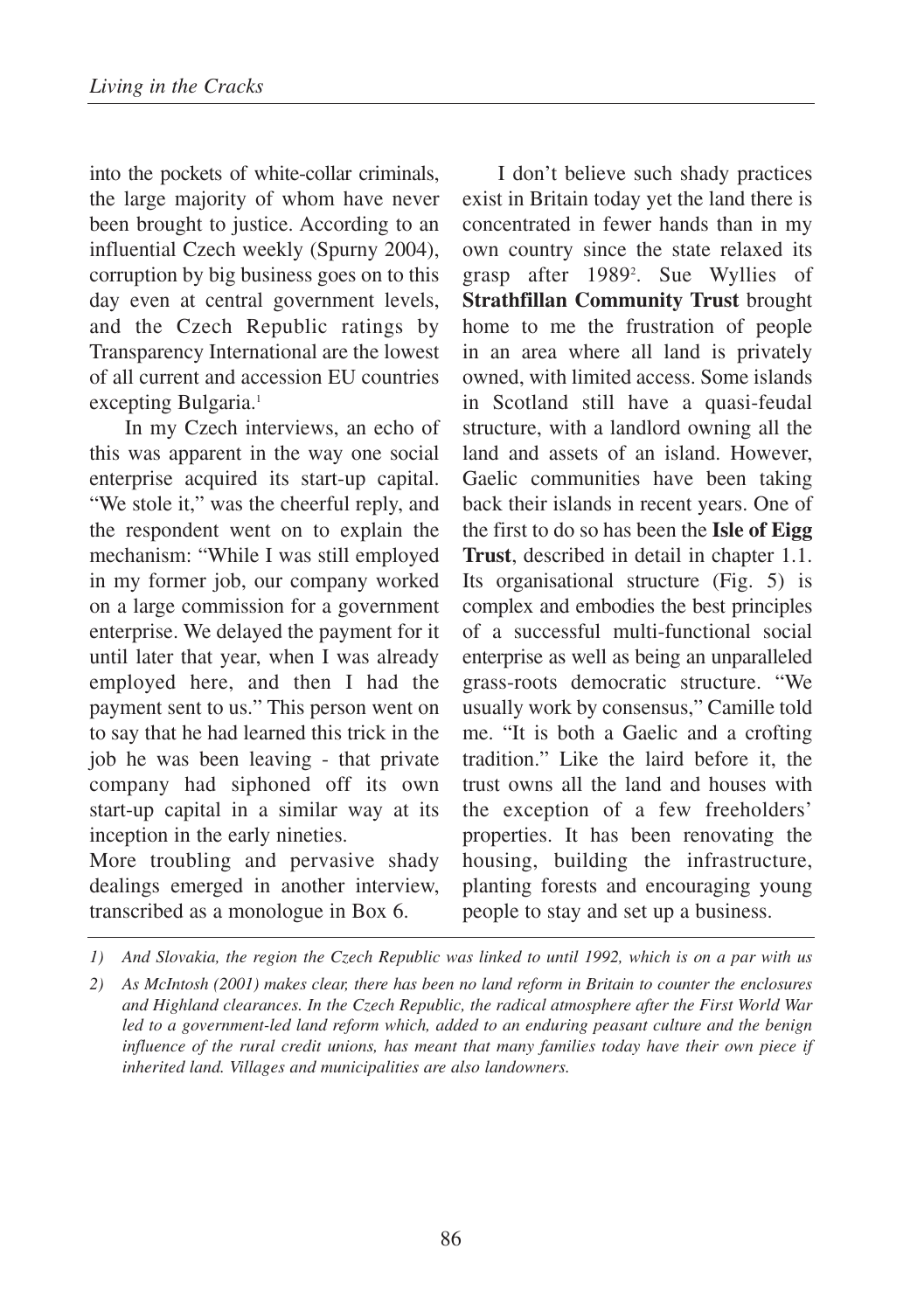## **Box 6 The Mafia Code of Honour**

I live here, love it here and keep animals, and my biggest problem has been buying land. The land here used to be owned by German peasants before the war, and after the war, when they were evicted, most of it was confiscated by the state. Big state farms then cultivated the land for decades and their bosses became powerful figures. They were party members, had money and influence.

After the Velvet Revolution, these men founded limited companies and rented the same land from the government in order to access state subsidies for cutting grass.

Sure, I get these subsidies as well. But I really do keep animals and either graze the land, or cut the grass for hay, so the subsidies form about 10% of my income. These guys have a different strategy. If you have rented say 2,000 acres, and got maybe £80,000 in subsidies, it's certainly worth your while to pay someone £20,000 to cut it with a special machine and leave it on the spot. It is called "mulching" and is not good for the land - too many nutrients remain and the meadow becomes degraded.

Of course, you have other costs. First of all, you need to have bribed the land authority official who rented the land to you in the first place. Next, you will need to bribe the inspector to turn a blind eye to the fact that you are not really cultivating the land.

Around here, we have one such figure, the former director of one of the state farms. He was in several corruption scandals, he even sold the grain reserves which the government had entrusted to him abroad! Made a good profit on it. The locals told me about it: they drove the grain for him across the border in lorries, disguised as sand. But they were afraid to say anything at the court hearings. These dragged on for seven years, and finally he was convicted, though they never got his money. But he didn't go to prison. He got a pardon from the president.

No, I don't believe he bribed Vaclav Havel. I do believe that he bribed Havel's staff, who gave him the wrong background information.

This man continues to play a shadowy background role in the limited company he founded. And they are buying up the land which the government authority is selling by bits and pieces by sealed bid. I have bid against them several times, I never know how much they will be bidding beforehand, that makes it difficult.

They own a lot of land around here already. They tried to bribe me not to bid for land they have their sights on but I refused. If I had taken the money and then gone against the agreement, they would have destroyed my car or something like that. It's a mafia. But I didn't take the money, so they leave me alone. They have their code of honour.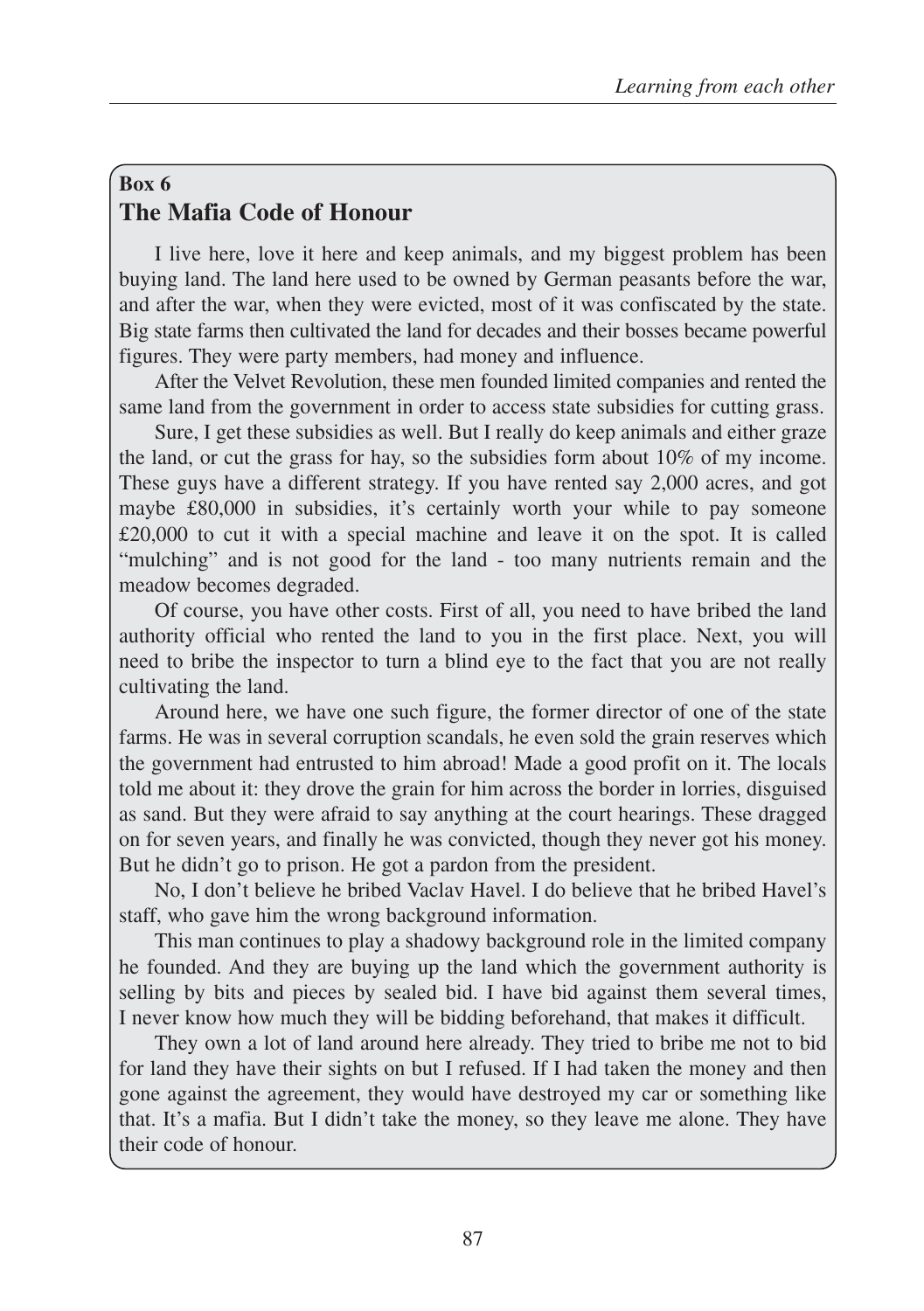

A loose parallel can be drawn between the **Isle of Eigg Trust** and the **Hostetin Apple-juice Plant**, also profiled in chapter 1.1. The **Hostetin** project is the closest I have found in the Czech Republic to a community land trust (Morehouse 1997) or development trust - land owned on a non-profit basis on behalf of the local people and nature. Its organisational

structure is shown in Fig. 6. Like its Hebrides counterpart, the project has a complex remit of sustainably developing an area which the mainstream economy has passed by. It is also akin to the **Isle of Eigg Trust** in that it grew out of local needs and links people and nature in an area of great natural beauty and with a living farming tradition.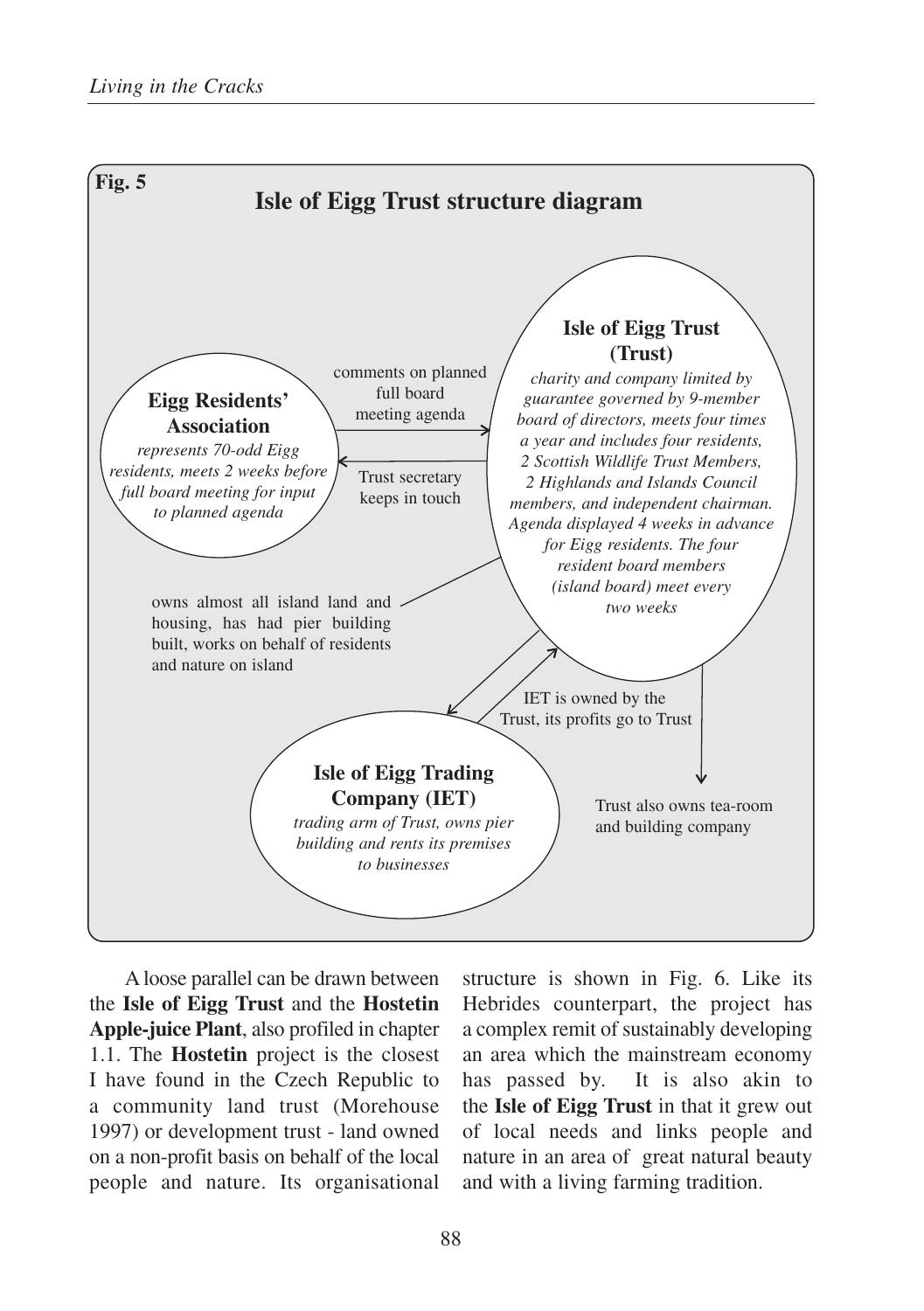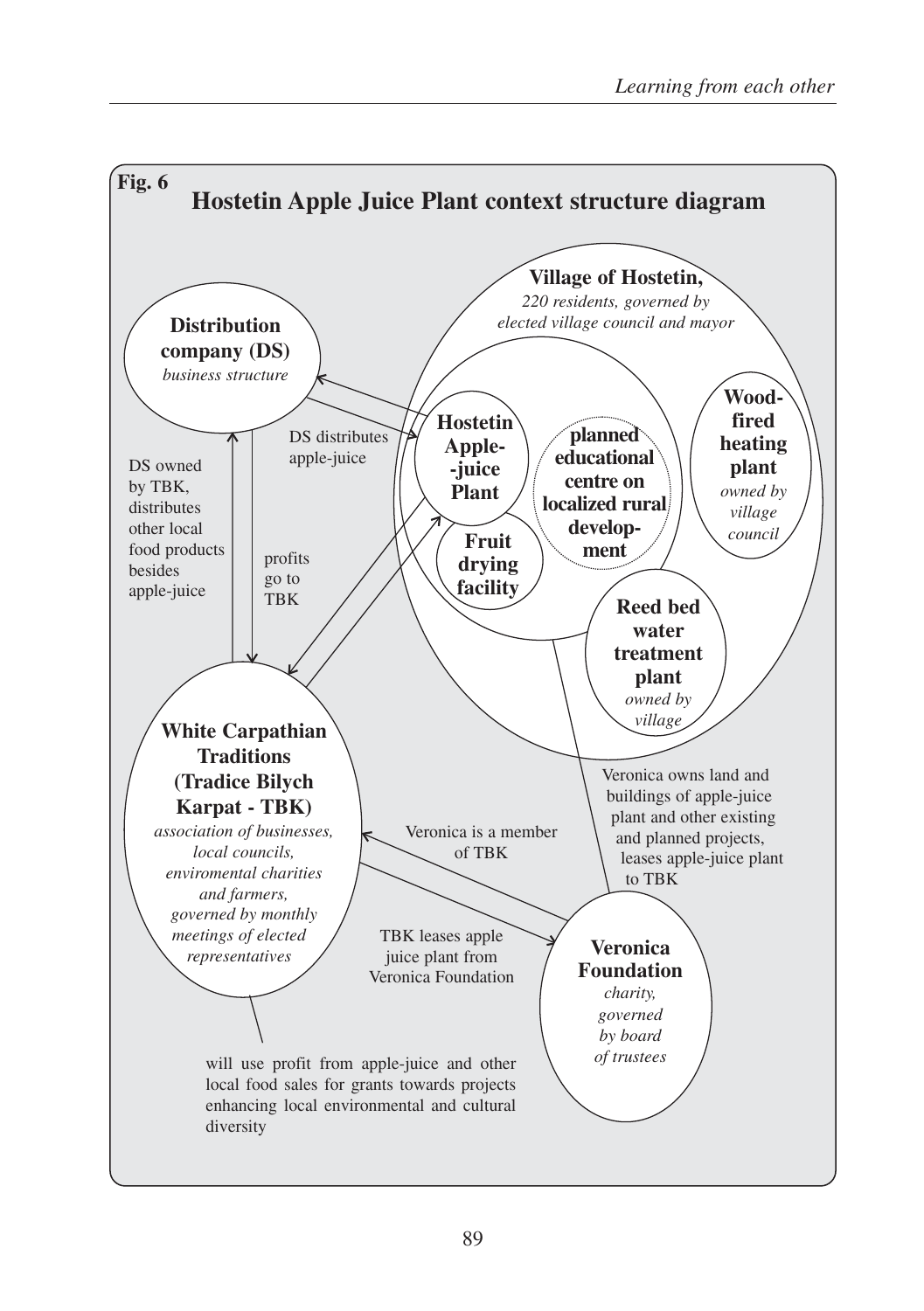However, there is an important difference: as opposed to the **Isle of Eigg** (and Rum, Muck and Canna) community council, the village council in **Hostetin** (220 residents) is a legal body, it can own land and employ people. In fact, Hostetin, and every village council in the Czech Republic inasmuch it owns land, can be seen as a kind of land trust, or perhaps vestige of the commons. The Czech word "obec" (meaning village, town, but also community) has the same root as "obcina" (commons) and as "obecny" (general, public), pointing to a time when there was no difference between "public" and "local", because all the public issues were decided locally (as in Ladakh - - Norberg-Hodge 1992). In my village of Ostrolovsky Ujezd (100 residents), the village owns land, a building with a pub, the waterworks including a reed-bed water-treatment plant, it oversees the lighting, waste-collection, etc. Hostetin, in addition, has a municipal wood-chip fired heating plant. Other villages may own and run a shop (**54**), forests, or an arts-and-crafts centre like the village of **Zahradky**. Perhaps all Czech villages would qualify as social enterprises?

While during the Communist era all government was top-down and undemocratic, after the revolution a new term re-surfaced: self-rule (samosprava) as opposed to state rule (statni sprava). Every village and town ("obec", governed by a mayor and elected body) has the duty to uphold the law (state-rule), but also a scope for self-rule, in some ways substantial. I believe that this self-rule and land owned by villages are a vestige of the older days, when the village authority and the community were one, self-rule was paramount, and village land was held in trust - as a commons.<sup>3</sup>

Returning to the Czech villages of today: the small ones are under siege, and suffer from the malady described in chapter 3.5: the burgeoning bureaucracy which falls more heavily on the small enterprise, small farm - and on the small village. Their solution, as also mentioned in chapter 3.5, is often to form local village associations:

"The idea of our association is to help the members join forces and work on some things together. For example, we might hire one person to do our waste collection agenda for us. We are also in touch with an organisation like ours on the Austrian side, and have produced a bi- -lingual video together," Stanislav Malik, chairman of the **Rose Association**, told me.

Another unusual solution chosen by some villages is the forest co-operative. The **Borovna Forest Co-operative** (besides the **Firemen's Insurance Company**, which however has only the soul, not the "body"" of a co-op) is the only one I came across which can be said to carry on the tradition of another co-operative known to have existed in the same place in the past:

*<sup>3)</sup> As Pat Conaty points out (personal communication, 2004), other languages offer the same clues: In English, "the commons"has the same roots as "commoner" and the "House of Commons". In French, the word "villain" has a similar etymology.*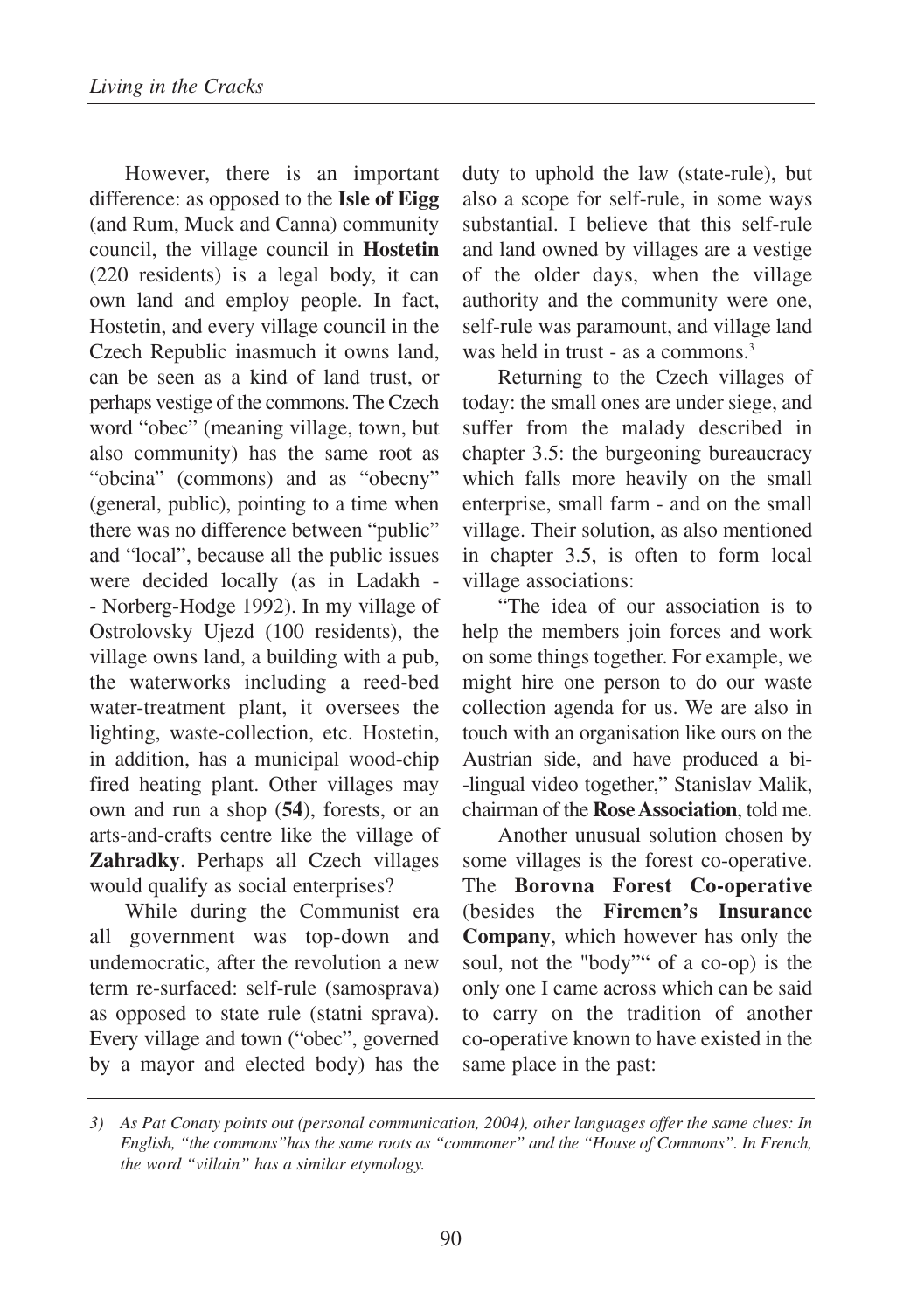"I was manager of a forestry company in Telc. Then in 1992 the last manager of the old forest co-operative, quashed in 1959, came to visit me. He was 74. He said: 'Why don't you start it up again?' and gave me all the files and the old co-op's statutes. So we did," Rostislav Cermak, manager of the **Borovna Forest Co-op**, beamed at me, as we sat in his spacious office in a former forester's lodge in the middle of the forest.

Though the name might suggest it, this is not a modern version of Robin Hood's merry men. It is a very businesslike enterprise, with 2,000 acres of forest, several buildings and ponds, employing 60 local people. The difference is, it is owned by fifteen towns and villages in the area, and the proceeds go to these communities, hopefully to be used, as on Eigg, in their best interests $4$ . Besides its communal ownership, the employment factor is crucial in this beautiful but depressed rural area. Rostislav is happy, because he can make independent decisions and feels "something will be left behind him".

Not all is as bright as it might be with this and the other Czech co-ops (**49, 52, 64**) though. Fifty years of totalitarian rule have left their mark and some democratic instincts appear to have gone to sleep. The manager of **Ostrolovsky Ujezd Co-operative** is identical with the chairman of the board (incidentally, he

is also the mayor). In **Borovany** as in **Ostrolovsky Ujezd**, the members don't take part in decision-making. In **Borovna** and **Cizova**, the one-member-one-vote principle does not apply. Cizova in addition was formed only to access government funding for building homes, and plans to disband in twenty years, with the homes then to be sold off to members.



*The Cizova Housing Co-op was founded as a co-operative to access government funding, and the new homes will be sold off to members in twenty years.* 

However, they are all working well, tilling the soil, cutting and planting the forests, and building affordable housing, all for the benefit of their respective communities (and even nature in some cases), with charismatic leaders, exceptional people, liked and respected in the community.

Countries are like people: they are

*<sup>4)</sup> In the American book Building Sustainable Communities (Morehouse 1997), Robert Swann introduces the concept of "forest land trust" - woodlands pooled by their owners to enhance the efficiency of forest management. The Borovna Forest Co-op might be seen as such a forest land trust with the landowners being communities/municipalities rather than individuals.*